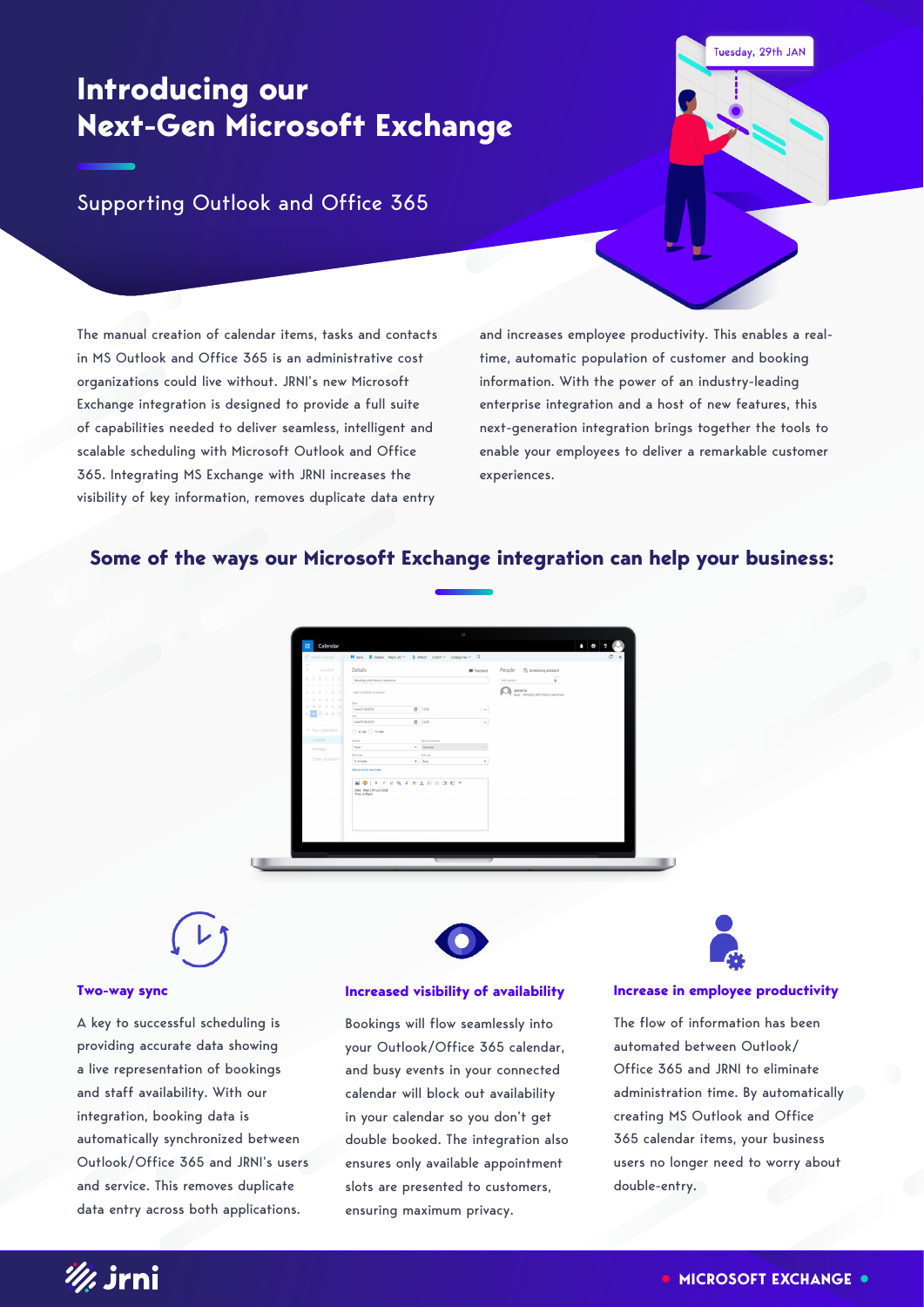## **Key Capabilities**

| <b>El Cabargo Sed e M. Parent Corner e</b><br>popoval.<br>Integrations<br><b>El Généer</b><br>$\ddot{}$<br>Exchange<br>W Gotteney<br>Vorrane<br>C Oskin<br>desauphonographe<br>$\checkmark$<br><sup>1</sup> Pachboard<br><b>Entaniet</b><br><b>W</b> Hanboro<br>https://exhangels.baskingbug.net/exa/antherge.asms<br>$\checkmark$<br>computerior.<br><b>Password</b><br>$\checkmark$<br>of caste<br><b>STATE</b><br>Server Version<br>of nation.<br>٠<br>Exchange2016<br><b>CC</b> integrations<br>Access Type<br>W. Logger<br>Debugdan I Impersonation<br># Neifaston<br># Salesbron<br>Verify SS, Certificate<br>W. Valitasi:<br>٠<br><b>Nore</b><br><b>A</b> Exhange<br>D Sedupatronards<br><b>C</b> . Associatings<br>Entimentes engine<br>Default Liquid<br>Gottom EPS subject<br>[Sisten/center] with [Sistenwidestand]<br>$\checkmark$<br>Guitary Elli body<br>Date (Shriday)<br>Time (blat.) at time) | HOW BELL T | 421 PM | 8 100% |
|----------------------------------------------------------------------------------------------------------------------------------------------------------------------------------------------------------------------------------------------------------------------------------------------------------------------------------------------------------------------------------------------------------------------------------------------------------------------------------------------------------------------------------------------------------------------------------------------------------------------------------------------------------------------------------------------------------------------------------------------------------------------------------------------------------------------------------------------------------------------------------------------------------------|------------|--------|--------|
|                                                                                                                                                                                                                                                                                                                                                                                                                                                                                                                                                                                                                                                                                                                                                                                                                                                                                                                |            |        |        |
|                                                                                                                                                                                                                                                                                                                                                                                                                                                                                                                                                                                                                                                                                                                                                                                                                                                                                                                |            |        |        |
|                                                                                                                                                                                                                                                                                                                                                                                                                                                                                                                                                                                                                                                                                                                                                                                                                                                                                                                |            |        |        |
|                                                                                                                                                                                                                                                                                                                                                                                                                                                                                                                                                                                                                                                                                                                                                                                                                                                                                                                |            |        |        |
|                                                                                                                                                                                                                                                                                                                                                                                                                                                                                                                                                                                                                                                                                                                                                                                                                                                                                                                |            |        |        |
|                                                                                                                                                                                                                                                                                                                                                                                                                                                                                                                                                                                                                                                                                                                                                                                                                                                                                                                |            |        |        |
|                                                                                                                                                                                                                                                                                                                                                                                                                                                                                                                                                                                                                                                                                                                                                                                                                                                                                                                |            |        |        |
|                                                                                                                                                                                                                                                                                                                                                                                                                                                                                                                                                                                                                                                                                                                                                                                                                                                                                                                |            |        |        |
|                                                                                                                                                                                                                                                                                                                                                                                                                                                                                                                                                                                                                                                                                                                                                                                                                                                                                                                |            |        |        |
|                                                                                                                                                                                                                                                                                                                                                                                                                                                                                                                                                                                                                                                                                                                                                                                                                                                                                                                |            |        |        |
|                                                                                                                                                                                                                                                                                                                                                                                                                                                                                                                                                                                                                                                                                                                                                                                                                                                                                                                |            |        |        |
|                                                                                                                                                                                                                                                                                                                                                                                                                                                                                                                                                                                                                                                                                                                                                                                                                                                                                                                |            |        |        |
|                                                                                                                                                                                                                                                                                                                                                                                                                                                                                                                                                                                                                                                                                                                                                                                                                                                                                                                |            |        |        |
|                                                                                                                                                                                                                                                                                                                                                                                                                                                                                                                                                                                                                                                                                                                                                                                                                                                                                                                |            |        |        |
|                                                                                                                                                                                                                                                                                                                                                                                                                                                                                                                                                                                                                                                                                                                                                                                                                                                                                                                |            |        |        |
|                                                                                                                                                                                                                                                                                                                                                                                                                                                                                                                                                                                                                                                                                                                                                                                                                                                                                                                |            |        |        |
|                                                                                                                                                                                                                                                                                                                                                                                                                                                                                                                                                                                                                                                                                                                                                                                                                                                                                                                |            |        |        |
|                                                                                                                                                                                                                                                                                                                                                                                                                                                                                                                                                                                                                                                                                                                                                                                                                                                                                                                |            |        |        |
|                                                                                                                                                                                                                                                                                                                                                                                                                                                                                                                                                                                                                                                                                                                                                                                                                                                                                                                |            |        |        |
|                                                                                                                                                                                                                                                                                                                                                                                                                                                                                                                                                                                                                                                                                                                                                                                                                                                                                                                |            |        |        |
|                                                                                                                                                                                                                                                                                                                                                                                                                                                                                                                                                                                                                                                                                                                                                                                                                                                                                                                |            |        |        |
|                                                                                                                                                                                                                                                                                                                                                                                                                                                                                                                                                                                                                                                                                                                                                                                                                                                                                                                |            |        |        |
|                                                                                                                                                                                                                                                                                                                                                                                                                                                                                                                                                                                                                                                                                                                                                                                                                                                                                                                |            |        |        |
|                                                                                                                                                                                                                                                                                                                                                                                                                                                                                                                                                                                                                                                                                                                                                                                                                                                                                                                |            |        |        |

#### **ADMINISTRATION**

#### **Prevent double-booking**

Our real-time calendar connectivity and powerful integration features ensure that you never get doublebooked. Your calendar information is always treated with the utmost privacy and security. Customers only have visibility into available time slots, ensuring that they can schedule appointments without revealing your free/busy patterns.

#### **STREAMING SUBSCRIPTION**

#### **Real-time connection**

JRNI works with your Exchange calendar in real-time via our streaming subscription. Some Exchange servers have a relatively slow response time, and some apply a throttling policy, intended to moderate data traffic. To avoid experiencing slow response time or issues with throttling, JRNI employs a streaming subscription to ensure fast performance and a smooth customer experience keep you up and running even during peak business hours.



#### **ENHANCED CUSTOMER EXPERIENCE**

#### **Personalized interactions**

Our enhanced integration includes personalized calendar interactions controlled within Studio, our new staff experience. Businesses can customize the subject and body descriptions sent to staff in calendar event invitations via dynamic objects which synchronize with Outlook and Office 365. This provides your staff with more information on the needs of your customer and continues to deliver personalized communications to your customers.

# Office 365 **o'z Outlook**

#### **SEAMLESS UPGRADES**

#### **Greater control**

JRNI integrates directly with Microsoft Exchange removing the obstacles that arise with offering an integration plugin. This provides greater control over user access and permissions, supporting centralized management at the Enterprise level. Gone are the days of requiring each user to download a plugin, and subsequently run the installation, keep on top of updates, and troubleshoot any issues.



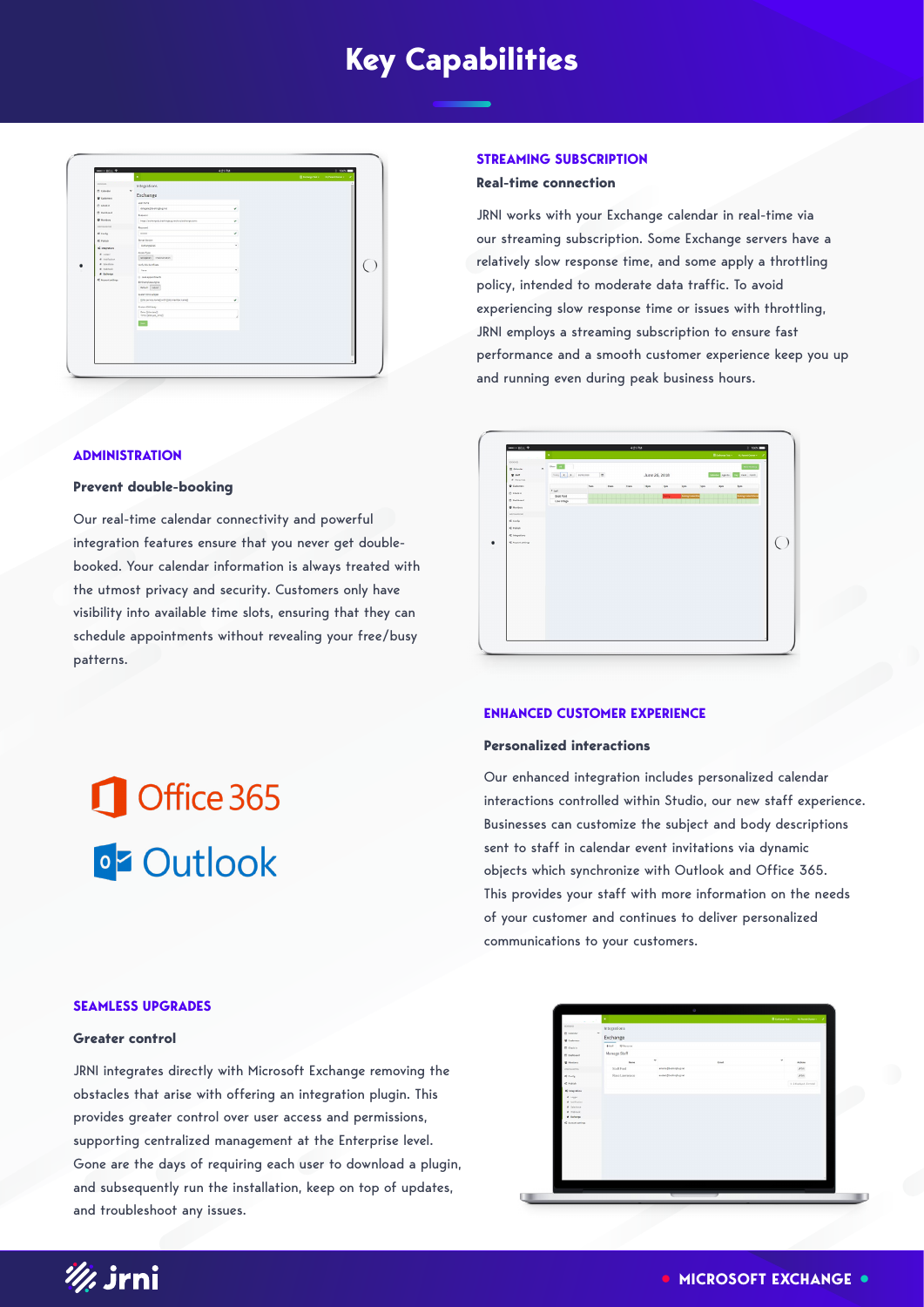# **Key Features**

| Microsoft Outlook and Office<br>365 calendar integration          | When a booking is made, an event is automatically added to the Outlook and Office<br>365 calendar. The calendar event updates when the booking is cancelled, rescheduled or<br>completed.                                                                                                                                                                           |
|-------------------------------------------------------------------|---------------------------------------------------------------------------------------------------------------------------------------------------------------------------------------------------------------------------------------------------------------------------------------------------------------------------------------------------------------------|
| <b>New bookings</b>                                               | Add new bookings to your calendar in real time and the JRNI calendar will be automatically<br>updated.                                                                                                                                                                                                                                                              |
| <b>Automatic booking creation</b>                                 | Bookings created within the JRNI platform automatically create a booking in Microsoft<br>Exchange.                                                                                                                                                                                                                                                                  |
| <b>Automatic booking updates</b>                                  | Bookings are automatically updated with any changes that take place throughout the<br>booking lifecycle, including when a booking is cancelled, rescheduled or completed.                                                                                                                                                                                           |
| <b>Tentative Outlook/Office</b><br>365 meetings                   | Bookings created as reserved in JRNI are marked as Tentative in Outlook and Office 365.                                                                                                                                                                                                                                                                             |
| Two-way synchronization                                           | JRNI automatically identifies data changes in both applications and dynamically updates MS<br>Outlook, Office 365 and/or JRNI calendar items for you.                                                                                                                                                                                                               |
| <b>Appointment lock</b>                                           | Moving a JRNI created appointment in Outlook and Office 365 is restricted, and the event<br>synchronizes back to the original appointment slot. This minimizes accidental editing of a<br>customer-created appointment.                                                                                                                                             |
| <b>Delegation and</b><br><b>Impersonation access</b><br>supported | Delegate access is used in scenarios in which there needs to be a one-to-one relationship<br>between users. One common application is the sharing of calendars between users, such<br>as when an admin manages an executive's calendar. Exchange Impersonation is used in<br>scenarios in which a single account needs to access many accounts. Both are supported. |
| <b>Customize the booking</b><br>information                       | Customize the subject and body descriptions sent to your Exchange calendar event within<br>dynamic objects that are synchronized into Outlook and Office 365.                                                                                                                                                                                                       |
| <b>Manage with Studio</b>                                         | Manage and maintain your connections within Studio.                                                                                                                                                                                                                                                                                                                 |
| <b>Streaming subscriptions</b>                                    | Enables JRNI to receive notifications that are sent by the server through a connection that<br>remains open for a specified period of time. This reduces the number of open connections<br>between JRNI and an Exchange server.                                                                                                                                     |
| <b>Support for resources</b>                                      | Link your resources in JRNI to their own Exchange calendars. Reduce the risk of double<br>booking a room.                                                                                                                                                                                                                                                           |
| <b>Error handling</b>                                             | Our integration offers improved error handling and messaging that will help identify issues<br>with the connections quickly and improve resolution times. See all the errors reported from<br>your Exchange connection. You can also retry failed communications in order. Never miss an<br>appointment again.                                                      |
| <b>Highly secure</b>                                              | When a booking is made, an event is automatically added to the Outlook and Office<br>365 calendar. The calendar event updates when the booking is cancelled, rescheduled or<br>completed.                                                                                                                                                                           |